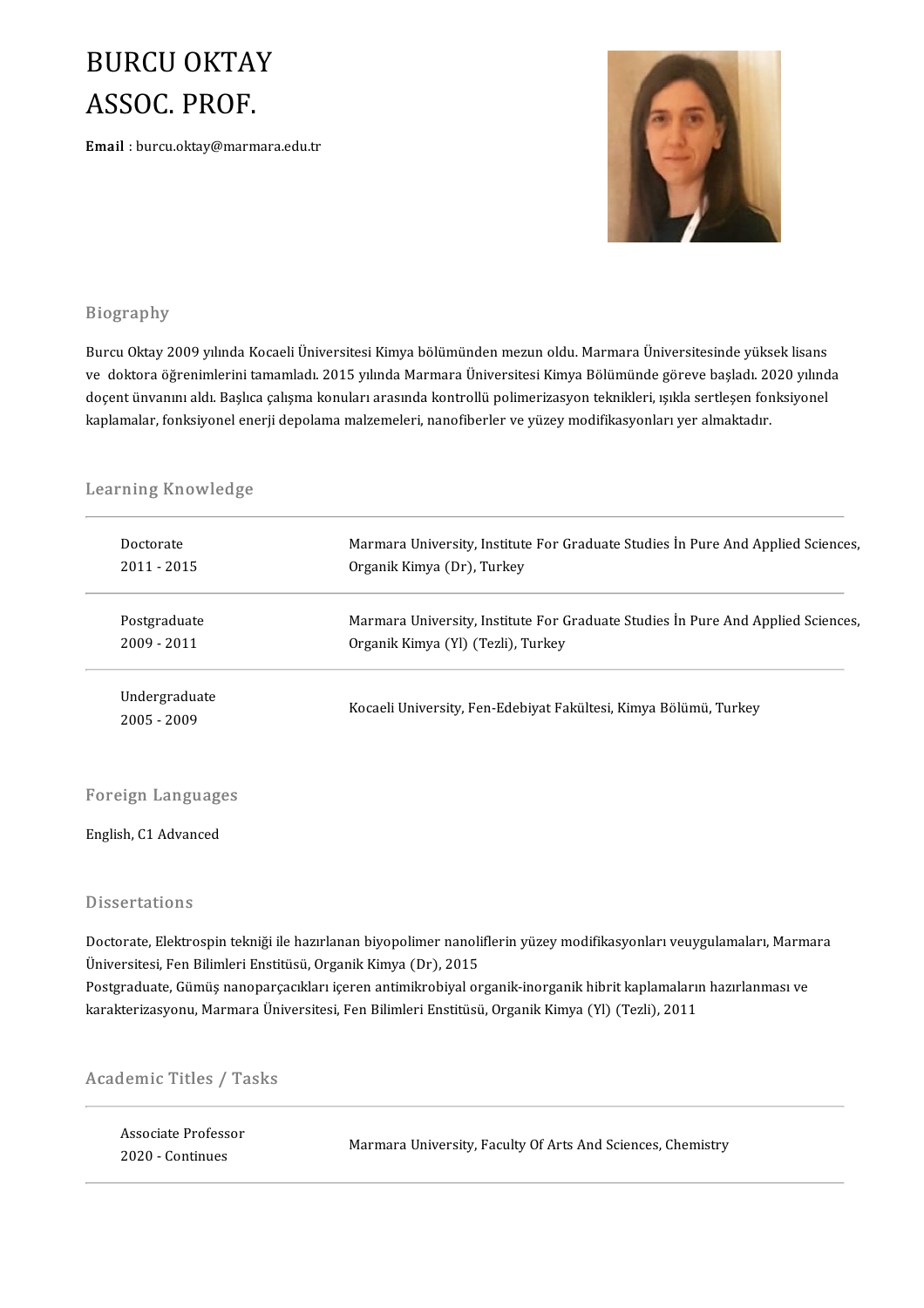### Supported Projects

- upported Projects<br>1. Oktay B., Project Supported by Higher Education Institutions, Biyoesaslı Vitrimerlerin Hazırlanması ve<br>Karakterizasyonu, 2022, 2024 Marcus II 1<br>2022 - Oktay B., Project Supported by F<br>Karakterizasyonu, 2022 - 2024<br>Oktay B., Project Supported by L
- 2. OktayB.,ProjectSupportedbyHigherEducationInstitutions,BiyobazlıKendiliğindenÇaprazBağlanabilenSüper Hidrofobik Kaplamaların Sentezi ve Karakterizasyonu, 2022 - 2023 3. Oktay B., Project Supported by Higher Education Institutions, Biyobazlı Kendiliğinden Çapraz Bağlanabilen S<br>1. Hidrofobik Kaplamaların Sentezi ve Karakterizasyonu, 2022 - 2023<br>3. Oktay B., Project Supported by Higher Ed
- Hidrofobik Kaplamaların Sentezi ve Karakterizasyonu, 2022 2023<br>Oktay B., Project Supported by Higher Education Institutions, Polietilen glikol-Yağ A<br>Malzemelerinin Kontrollü Polimerizasyon Teknikleri İle Hazırlanması, 20 3. Oktay B., Project Supported by Higher Education Institutions, Polietilen glikol-Yağ Asidi İçerikli Faz Değişim<br>Malzemelerinin Kontrollü Polimerizasyon Teknikleri İle Hazırlanması, 2019 - 2021<br>4. Oktay B., Kayaman Apohan
- Malzemelerinin Kontrollü Polimerizasyon Teknikleri İle Hazırlanması, 2019 2021<br>Oktay B., Kayaman Apohan N., Project Supported by Higher Education Institutions, İyonik Sıvı D.<br>Polielektrolitlerin Kontrollü Polimerizasyon 5. Oktay B., Kayaman Apohan N., Project Supported by Higher Education Institutions, İyonik Sıvı Destekli PVDF<br>Polielektrolitlerin Kontrollü Polimerizasyon ile Hazırlanması ve Karakterizasyonu, 2019 - 2020<br>5. Oktay B., Kaya
- Polielektrolitlerin Kontrollü Polimerizasyon ile Hazırlanması ve Karakterizasyonu, 2019 2020<br>Oktay B., Kayaman Apohan N., Project Supported by Higher Education Institutions, Çekirdek Kabuk Tipi Poliakrilat<br>Hidroksi Apati 5. Oktay B., Kayaman Apohan N., Project Supported by Higher Education Institutions, Çekirdek Kabuk Tipi Po<br>Hidroksi Apatit İlaç Taşıyıcıların Kontrollü Polimerizasyon ile Sentezi ve Karakterizasyon Çalışmaları, 2017<br>6. Okt
- Polimerizasyonu ile Yüzey Modifiye Poliviniliden florid (PVDF) Esaslı Nanoliflerin Lityum İyon Pillerde Elektrolit<br>Olarak Kullanımı. 2017 2019 Oktay B., Kayaman Apohan N.,<br>Polimerizasyonu ile Yüzey Moc<br>Olarak Kullanımı, 2017 - 2019

### Awards

1. OktayB.,Fenbilimleri2018yayın1.liködülü,MarmaraÜniversitesi, June2019

# 1. Oktay B., ren bilimieri 2018 yayın 1.lik odulu, Marmara Universitesi, June 2019<br>Articles Published in Journals That Entered SCI, SSCI and AHCI Indexes

- Articles Published in Journals That Entered SCI, SSCI and AHO<br>1. Biodegradable Polyurethane Solid-Solid Phase Change Materials<br>Oltay B. Kayaman Anaban N 1. Biodegradable Polyurethane Solid-Solid Phase Change Materials<br>Oktay B., Kayaman Apohan N. Biodegradable Polyurethane Solid-Solid Phase Change Materials<br>Oktay B., Kayaman Apohan N.<br>ChemistrySelect, vol.6, no.24, pp.6280-6285, 2021 (Journal Indexed in SCI)<br>Stimuli necnonsive smart nanonantiales with well defined
- 2. Stimuli-responsive smart nanoparticles with well-defined random and triblock terpolymers for controlled release of an anticancer drug ChemistrySelect, vol.6, no.24, pp.6280-6285, 20<br>Stimuli-responsive smart nanoparticles w<br>controlled release of an anticancer drug<br>Kesal C. Oltou B. Enašlu C. Ö. Kunusa S. E. C. Stimuli-responsive smart nanoparticles with well-defined random<br>controlled release of an anticancer drug<br>Koçal G., Oktay B., Eroğlu G. Ö. , Kuruca S. E. , Çubuk S., Kayaman Apohan N.<br>Matariala Taday Communisations vel 26, controlled release of an anticancer drug<br>Koçal G., Oktay B., Eroğlu G. Ö. , Kuruca S. E. , Çubuk S., Kayaman Apohan<br>Materials Today Communications, vol.26, 2021 (Journal Indexed in SCI)<br>Polywethane graphane nanecomposites 3. Koçal G., Oktay B., Eroğlu G. Ö., Kuruca S. E., Çubuk S., Kayaman Apohan N.<br>3. Polyurethane graphene nanocomposites with self-healing properties by azide-alkyne click reaction<br>3. Polyurethane graphene nanocomposites wit
- Materials Today Communications, vol.26, 2021 (Journal Indexed in SCI)<br>Polyurethane graphene nanocomposites with self-healing propo<br>Akhan S., Oktay B., Özdemir O. K., Madakbaş S., Kayaman Apohan N. Polyurethane graphene nanocomposites with self-healing prope<br>Akhan S., Oktay B., Özdemir O. K. , Madakbaş S., Kayaman Apohan N.<br>Materials Chemistry and Physics, vol.254, 2020 (Journal Indexed in SCI)<br>Immebilization of nost Akhan S., Oktay B., Özdemir O. K., Madakbaş S., Kayaman Apohan N.<br>Materials Chemistry and Physics, vol.254, 2020 (Journal Indexed in SCI)<br>4. Immobilization of pectinase on polyethyleneimine based support via spontaneous am
- Materials Chemistry and Physics, vol.254, 2020 (Journal Indexed in SCI)<br>Immobilization of pectinase on polyethyleneimine based suppor<br>reaction<br>OKTAY B., DEMİR S., Kayaman-Apohan N. Immobilization of pectinase on polye<br>reaction<br>OKTAY B., DEMİR S., Kayaman-Apohan N.<br>Feed and Bianredusts Presessing vol 12.

Food and Bioproducts Processing, vol.122, pp.159-168, 2020 (Journal Indexed in SCI)

OKTAY B., DEMIR S., Kayaman-Apohan N.<br>5. Development of nanofiber based immunosorbent surface for the removal of fluoxetine from breast<br>5. Development of nanofiber based immunosorbent surface for the removal of fluoxetine Food<br><mark>Deve</mark><br>milk<br><sup>Tunal</sup> Development of nanofiber based immunosorbent surface for the<br>milk<br>Tunali-Akbay T., Kahraman M. V. , Oktay B., İpekçi H., Kayaman Apohan N.<br>International Journal of Polymeria Materials and Polymeria Biometerials

**milk**<br>Tunali-Akbay T., Kahraman M. V. , Oktay B., İpekçi H., Kayaman Apohan N.<br>Indeved in SCL Evnanded). Tunali-Akbay T., Kahraman<br>International Journal of Po<br>Indexed in SCI Expanded)<br>Preperation of a Boly(o International Journal of Polymeric Materials and Polymeric Biomaterials, vol.68, no.16, pp.947-955, 2019 (J<br>Indexed in SCI Expanded)<br>6. Preparation of a Poly(ethylene glycol)-Based Cross-Linked Network from a Click Reactio

Indexed in SCI Expanded)<br>6. Preparation of a Poly(ethylene glycol)-Based Cross-Linked Network from a Click Reaction for<br>Enzyme Immobilization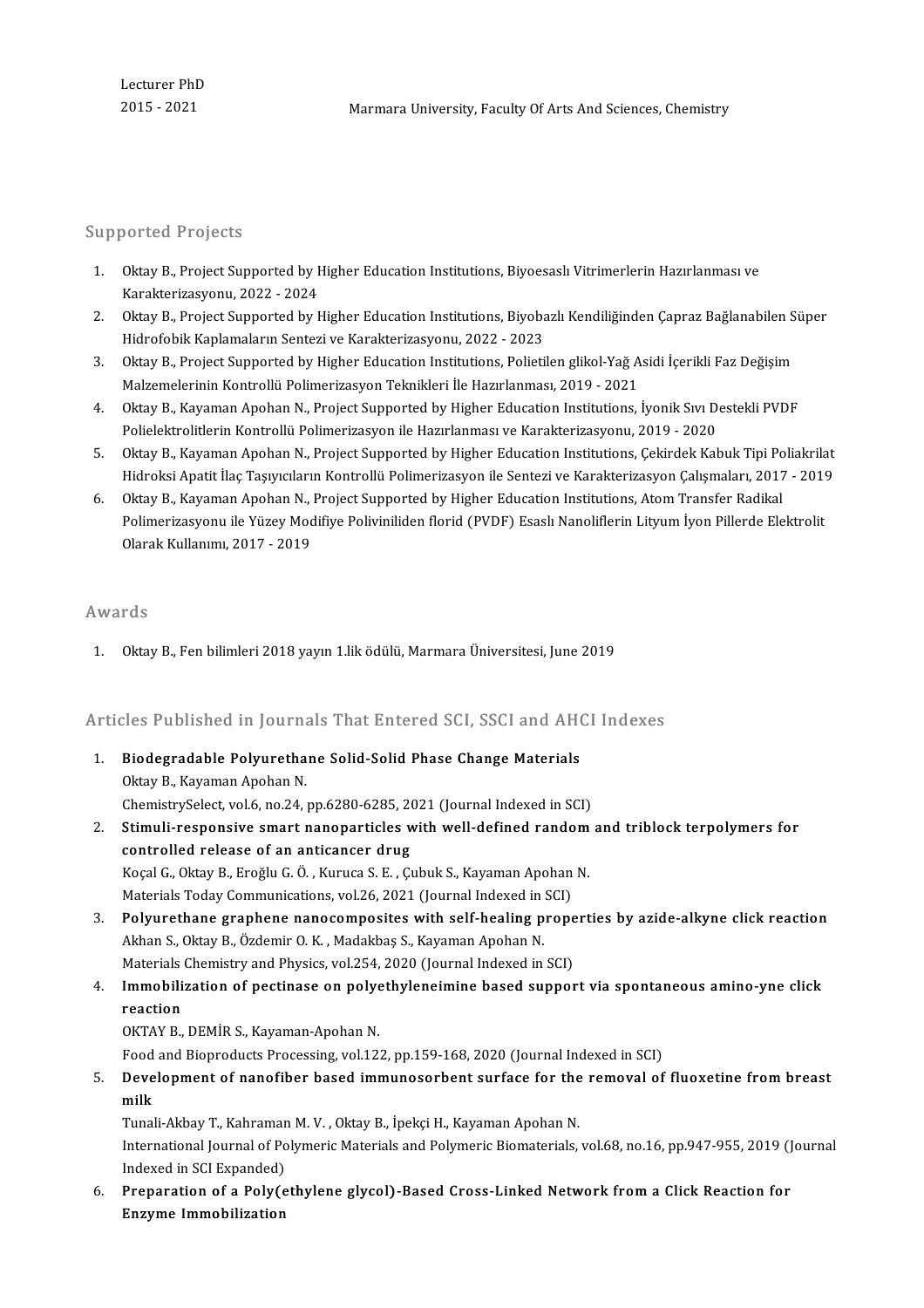Oktay B., Demir S., Kayaman Apohan N.

Oktay B., Demir S., Kayaman Apohan N.<br>CHEMISTRYSELECT, vol.4, no.20, pp.6055-6059, 2019 (Journal Indexed in SCI)<br>Designing Gesenut Oil Ensensulated Bely(steenul methesuulate se hyd

- 0ktay B., Demir S., Kayaman Apohan N.<br>CHEMISTRYSELECT, vol.4, no.20, pp.6055-6059, 2019 (Journal Indexed in SCI)<br>7. Designing Coconut Oil Encapsulated Poly(stearyl methacrylate-co-hydroxylethyl metacrylate) Based<br>Misro CHEMISTRYSELECT, vol.4, no.20, pp.6055-6059<br>Designing Coconut Oil Encapsulated Poly<br>Microcapsule for Phase Change Materials Designing Coconut Oil Encapsulated Poly(stea<br>Microcapsule for Phase Change Materials<br>OKTAY B., Basturk E., KAHRAMAN M.V., Apohan N.<br>CHEMISTRYSELECT VOLA no 17 np 5110 5115-202 Microcapsule for Phase Change Materials<br>OKTAY B., Basturk E., KAHRAMAN M. V. , Apohan N.<br>CHEMISTRYSELECT, vol.4, no.17, pp.5110-5115, 2019 (Journal Indexed in SCI) 9. OKTAY B., Basturk E., KAHRAMAN M. V. , Apohan N.<br>2019 (Journal Indexed in SCI)<br>8. Poly(ethylene glycol)/Polyvinyl chloride Composite Form-Stable Phase-Change Materials by the<br>2014 Alivne Click Beastion CHEMISTRYSELECT, vol.4, no.17<br>Poly(ethylene glycol)/Polyvi<br>Azide-Alkyne Click Reaction<br>O<sup>LTAV P</sup> Poly(eth<br>Azide-All<br>OKTAY B.<br>CHEMISTI Azide-Alkyne Click Reaction<br>OKTAY B.<br>CHEMISTRYSELECT, vol.3, no.42, pp.11737-11743, 2018 (Journal Indexed in SCI)<br>Preparation of noly (bis[2, (mathasyuloulou) sthyll phosphate), crosslin 0KTAY B.<br>CHEMISTRYSELECT, vol.3, no.42, pp.11737-11743, 2018 (Journal Indexed in SCI)<br>9. Preparation of poly (bis[2-(methacryloyloxy)ethyl] phosphate) crosslinked polymer brushes on<br>Poly(vinylidene flueride) panefibers CHEMISTRYSELECT, vol.3, no.42, pp.11737<br>Preparation of poly (bis[2-(methacry<br>Poly(vinylidene fluoride) nanofibers Preparation of poly (bis[2-(methacry<br>Poly(vinylidene fluoride) nanofibers<br>Oktay B., Ugur M. H. , Kayaman Apohan N.<br>MATEPIALS CHEMISTRY AND BHYSICS II Poly(vinylidene fluoride) nanofibers<br>Oktay B., Ugur M. H. , Kayaman Apohan N.<br>MATERIALS CHEMISTRY AND PHYSICS, vol.217, pp.168-174, 2018 (Journal Indexed in SCI)<br>Preperation and thermal preperties of Alkewy Silane function 0ktay B., Ugur M. H. , Kayaman Apohan N.<br>MATERIALS CHEMISTRY AND PHYSICS, vol.217, pp.168-174, 2018 (Journal Indexed in SCI)<br>10. Preparation and thermal properties of Alkoxy Silane functionalized polyether sulfone/well-def MATERIALS CHEMISTRY AND PHYSICS, vol.217, pp.168-174, 2018 (Journal<br>Preparation and thermal properties of Alkoxy Silane functionalized<br>poly(trimethoxysilyl) propyl methacrylate-based hybrid materials<br>OKTAV B. Besturk E. KA Preparation and thermal properties of Alkoxy Silane fun<br>poly(trimethoxysilyl) propyl methacrylate-based hybrid<br>OKTAY B., Basturk E., KAHRAMAN M. V. , KAYAMAN APOHAN N.<br>POLYMER ENGINEERING AND SCIENCE vol 59 no 9 nn 1346 13 poly(trimethoxysilyl) propyl methacrylate-based hybrid materials<br>OKTAY B., Basturk E., KAHRAMAN M. V. , KAYAMAN APOHAN N.<br>POLYMER ENGINEERING AND SCIENCE, vol.58, no.8, pp.1346-1352, 2018 (Journal Indexed in SCI) OKTAY B., Basturk E., KAHRAMAN M. V., KAYAMAN APOHAN N.<br>POLYMER ENGINEERING AND SCIENCE, vol.58, no.8, pp.1346-1352, 2018 (Journal Indexed in SCI)<br>11. Thiol-yne photo-clickable electrospun phase change materials for therma POLYMER ENGINEERING AND SCIENCE, vol.58, no.8<br>Thiol-yne photo-clickable electrospun phase<br>OKTAY B., Basturk E., KAHRAMAN M.V., Apohan N. Thiol-yne photo-clickable electrospun phase change materials for thermal ene<br>OKTAY B., Basturk E., KAHRAMAN M. V. , Apohan N.<br>REACTIVE & FUNCTIONAL POLYMERS, vol.127, pp.10-19, 2018 (Journal Indexed in SCI)<br>Mathacrylate Eu OKTAY B., Basturk E., KAHRAMAN M. V. , Apohan N.<br>REACTIVE & FUNCTIONAL POLYMERS, vol.127, pp.10-19, 2018 (Journal Indexed in SCI)<br>12. Methacrylate Functionalized MWCNTs/PDMS-Polyurethane Methacrylate UV-Curable<br>Nanocomposi REACTIVE & FUNCTIONAL POLYMERS, vol.127, pp.10-19, 2018 (Journal Indexed in SCI) Methacrylate Functionalized MWC<br>Nanocomposites<br>İlgün K., Oktay B., Kayaman Apohan N.<br>JOUPMAL OE INOPCANIC AND OPCAN JOURNAL OF INORGANIC AND ORGANOMETALLIC POLYMERS AND MATERIALS, vol.28, pp.1235-1245, 2018<br>(Journal Indexed in SCI) İlgün K., Oktay B., Kayama<br>JOURNAL OF INORGANIC<br>(Journal Indexed in SCI)<br>Magnetis nanonantiale 13. JOURNAL OF INORGANIC AND ORGANOMETALLIC POLYMERS AND MATERIALS, vol.28, pp.1235-1245, 201<br>(Journal Indexed in SCI)<br>13. Magnetic nanoparticle containing thiol-ene crosslinked hydrogels for controlled and targeted<br>releas (Journal Indexed in SCI)<br>Magnetic nanoparticle contain<br>release of hydrophobic drugs<br>Oltau B. Domir S. Kayaman Angha Magnetic nanoparticle containing t<br>release of hydrophobic drugs<br>Oktay B., Demir S., Kayaman Apohan N.<br>POLYMER COMPOSITES, vol 29, 2018 (I release of hydrophobic drugs<br>Oktay B., Demir S., Kayaman Apohan N.<br>POLYMER COMPOSITES, vol.39, 2018 (Journal Indexed in SCI) 14. Highly thermally resistant, hydrophobic poly(vinyl alcohol)-silica hybrid nanofibers Ugur M.H., OKTAY B., Gungor A., KAYAMAN APOHAN N. Highly thermally resistant, hydrophobic poly(vinyl alcohol)-silica hybrid nanofibers<br>Ugur M. H. , OKTAY B., Gungor A., KAYAMAN APOHAN N.<br>JOURNAL OF THE SERBIAN CHEMICAL SOCIETY, vol.83, pp.885-897, 2018 (Journal Indexed in 15. DOPO tethered Diels Alder clickable reactive silica nanoparticles for bismaleimide containing flame JOURNAL OF THE SERBIAN CHEMICAL SOCIETY, ve<br>DOPO tethered Diels Alder clickable reactive<br>retardant thiol-ene nanocomposite coatings<br>OKTAV B. CAKMAKCLE retardant thiol-ene nanocomposite coatings<br>OKTAY B., CAKMAKCI E. POLYMER, vol.131, pp.132-142, 2017 (Journal Indexed in SCI) OKTAY B., ÇAKMAKÇI E.<br>16. Chitosan-co-Hyaluronic acid porous cryogels and their application in tissue engineering<br>16. Chitosan-co-Hyaluronic acid porous cryogels and their application in tissue engineering<br>16. Cutluseu T. POLYMER, vol.131, pp.132-142, 2017 (Journal Indexed in SCI)<br>Chitosan-co-Hyaluronic acid porous cryogels and their application<br>Kutlusoy T., OKTAY B., KAYAMAN APOHAN N., Silleymanoglu M., Kuruca S. E.<br>INTERNATIONAL JOURNAL O Chitosan-co-Hyaluronic acid porous cryogels and their application in tissue engineering<br>Kutlusoy T., OKTAY B., KAYAMAN APOHAN N., Silleymanoglu M., Kuruca S. E.<br>INTERNATIONAL JOURNAL OF BIOLOGICAL MACROMOLECULES, vol.103, Kutl<mark>u</mark><br>INTE<br>SCI)<br>Zwit INTERNATIONAL JOURNAL OF BIOLOGICAL MACROMOLECULES, vol.103, pp.366-378, 2017 (Journal Indexed i<br>SCI)<br>17. Zwitterionic phosphorylcholine grafted chitosan nanofiber: Preparation, characterization and in-<br>17. Twitterionic ph SCI)<br>Zwitterionic phosphorylchol<br>vitro cell adhesion behavior<br>Oktav B. Kayaman Anghan N. S. Zwitterionic phosphorylcholine grafted chitosan nanofibe<br>vitro cell adhesion behavior<br>Oktay B., Kayaman Apohan N., Suleymanoglu M., Erdem-Kuruca S.<br>MATERIALS SCIENCE & ENCINEERING C MATERIALS EOR PIOLOG vitro cell adhesion behavior<br>Oktay B., Kayaman Apohan N., Suleymanoglu M., Erdem-Kuruca S.<br>MATERIALS SCIENCE & ENGINEERING C-MATERIALS FOR BIOLOGICAL APPLICATIONS, vol.73, pp.569-578, 2017 (Journal Indexed in SCI) MATERIALS SCIENCE & ENGINEERING C-MATERIALS FOR BIOLOGICAL APPLICATIONS, vol.73, pp<br>(Journal Indexed in SCI)<br>18. Superhydrophobic behavior of polyimide-siloxane mats produced by electrospinning<br> $QVTAYB - TQISTB - YAYAMAN ADOMANN$ (Journal Indexed in SCI)<br>Superhydrophobic behavior of polyimide<br>OKTAY B., Toker R. D. , KAYAMAN APOHAN N.<br>POLYMER PULLETIN, VOL72, 20.11, pp.2821-2 Superhydrophobic behavior of polyimide-siloxane mats produced by ele<br>OKTAY B., Toker R. D. , KAYAMAN APOHAN N.<br>POLYMER BULLETIN, vol.72, no.11, pp.2831-2842, 2015 (Journal Indexed in SCI)<br>Febrisation of sellagen immebilize 0KTAY B., Toker R. D., KAYAMAN APOHAN N.<br>19. Fabrication of collagen immobilized electrospun poly (vinyl alcohol) scaffolds
- Oktay B., Kayaman Apohan N., Erdem-Kuruca S., Sueleymanoglu M.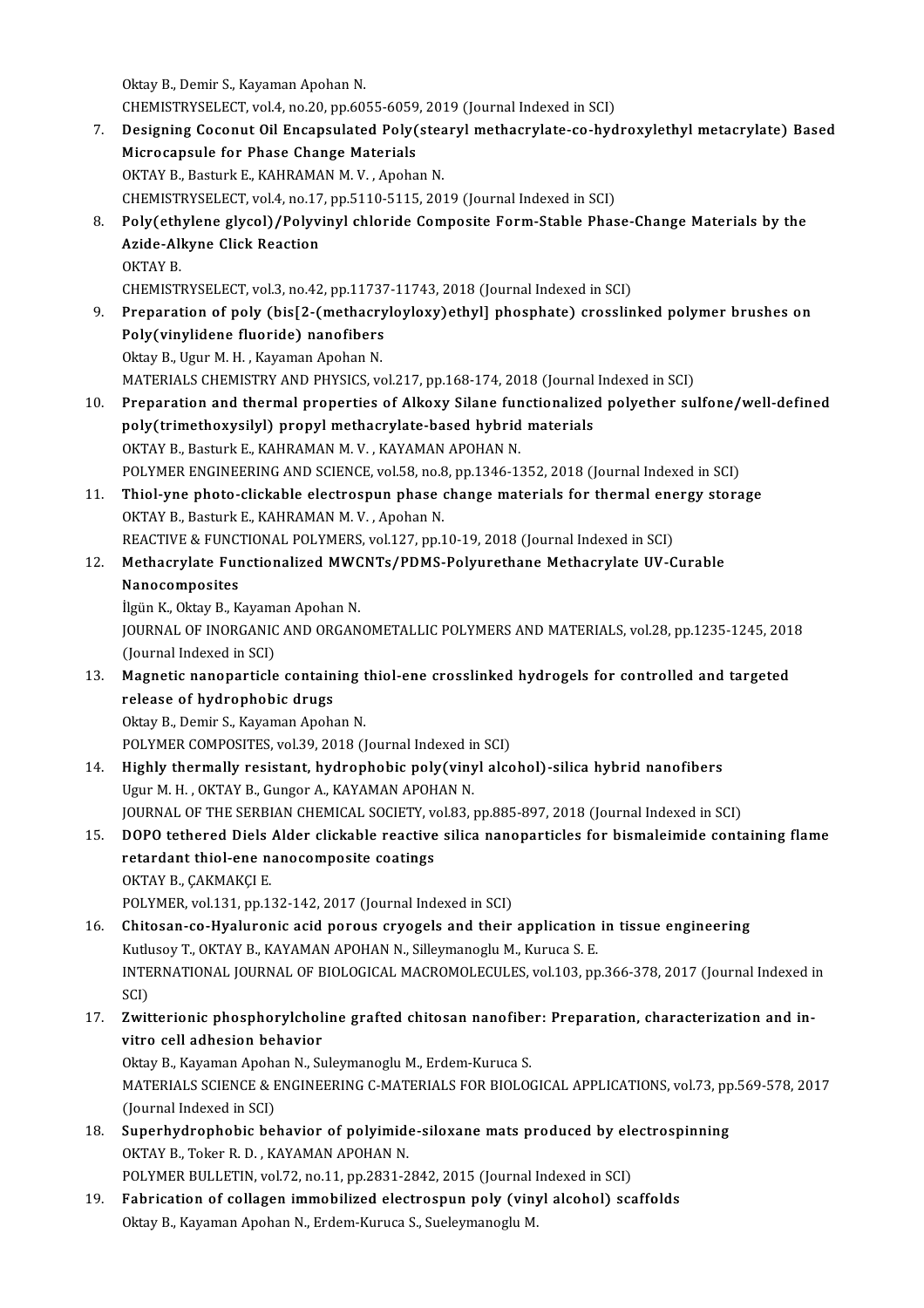POLYMERS FOR ADVANCED TECHNOLOGIES, vol.26, pp.978-987, 2015 (Journal Indexed in SCI)<br>Dual grasslinked thiel and/sel gel bybrid electrospun panewires: preparation and cl

POLYMERS FOR ADVANCED TECHNOLOGIES, vol.26, pp.978-987, 2015 (Journal Indexed in SCI)<br>20. Dual-crosslinked thiol-ene/sol gel hybrid electrospun nanowires: preparation and characterization POLYMERS FOR ADVANCED TECHNOLO<br>Dual-crosslinked thiol-ene/sol gel<br>Basturk E., OKTAY B., KAHRAMAN M. V.<br>JOUPNAL OF POLYMER BESEARCH .vel Dual-crosslinked thiol-ene/sol gel hybrid electrospun nanowires: pre<br>Basturk E., OKTAY B., KAHRAMAN M. V.<br>JOURNAL OF POLYMER RESEARCH, vol.22, no.7, 2015 (Journal Indexed in SCI)<br>Immebilization of alpha amylase ante nely(g

Basturk E., OKTAY B., KAHRAMAN M. V.<br>JOURNAL OF POLYMER RESEARCH, vol.22, no.7, 2015 (Journal Indexed in SCI)<br>21. Immobilization of alpha-amylase onto poly(glycidyl methacrylate) grafted electrospun fibers by<br>ATPP JOURN<br>I<mark>mmol</mark><br>ATRP<br>Oktav l I<mark>mmobilization of alpha-amylase o</mark><br>ATRP<br>Oktay B., Demir S., Kayaman Apohan N.<br>MATEPIALS SCIENCE & ENCINEEPINC

ATRP<br>Oktay B., Demir S., Kayaman Apohan N.<br>MATERIALS SCIENCE & ENGINEERING C-MATERIALS FOR BIOLOGICAL APPLICATIONS, vol.50, pp.386-393, 2015<br>(Journal Indexed in SCI) Oktay B., Demir S., Kayaman Apohan N. MATERIALS SCIENCE & ENGINEERING C-MATERIALS FOR BIOLOGIC.<br>(Journal Indexed in SCI)<br>22. Preparation and evaluation of linseed oil based alkyd paints<br>leavi Caster D. Basturk E. OKTAY B. KAHRAMAN M. V.

- (Journal Indexed in SCI)<br>Preparation and evaluation of linseed oil based<br>Iseri-Caglar D., Basturk E., OKTAY B., KAHRAMAN M. V.<br>PROCRESS IN ORGANIS COATINGS, vol 77, pp. 1, pp. 81. Iseri-Caglar D., Basturk E., OKTAY B., KAHRAMAN M. V.<br>PROGRESS IN ORGANIC COATINGS, vol.77, no.1, pp.81-86, 2014 (Journal Indexed in SCI) Iseri-Caglar D., Basturk E., OKTAY B., KAHRAMAN M. V.<br>PROGRESS IN ORGANIC COATINGS, vol.77, no.1, pp.81-86, 2014 (Journal Indexed in SCI)<br>23. Polydimethylsiloxane (PDMS)-based antibacterial organic-inorganic hybrid coating
- PROGRESS IN ORGANIC COATING<br>Polydimethylsiloxane (PDMS)<br>OKTAY B., KAYAMAN APOHAN N.<br>JOUPMAL OF COATINGS TECHNOL Polydimethylsiloxane (PDMS)-based antibacterial organic-inorganic hybrid coatings<br>OKTAY B., KAYAMAN APOHAN N.<br>JOURNAL OF COATINGS TECHNOLOGY AND RESEARCH, vol.10, no.6, pp.785-798, 2013 (Journal Indexed in SCI)<br>Highly noro OKTAY B., KAYAMAN APOHAN N.<br>JOURNAL OF COATINGS TECHNOLOGY AND RESEARCH, vol.10, no.6, pp.785-798, 2013 (Journal In<br>24. Highly porous starch/poly(ethylene-alt-maleic anhydride) composite nanofiber mesh<br>QVTAY B. Basturk E.
- JOURNAL OF COATINGS TECHNOLOGY AND RESEARCH, vol.10,<br>Highly porous starch/poly(ethylene-alt-maleic anhydric<br>OKTAY B., Basturk E., KAYAMAN APOHAN N., KAHRAMAN M. V.<br>POLYMER COMPOSITES, vol.24, no.2, np.1221, 1224, 2012 (Jou 24. Highly porous starch/poly(ethylene-alt-maleic anhydride) composite nanofiber mesh<br>OKTAY B., Basturk E., KAYAMAN APOHAN N., KAHRAMAN M. V.<br>POLYMER COMPOSITES, vol.34, no.8, pp.1321-1324, 2013 (Journal Indexed in SCI)
- 25. UV cured thiol-ene flame retardant hybrid coatings Basturk E., OKTAY B., KAHRAMAN M. V., KAYAMAN APOHAN N. UV cured thiol-ene flame retardant hybrid coatings<br>Basturk E., OKTAY B., KAHRAMAN M. V. , KAYAMAN APOHAN N.<br>PROGRESS IN ORGANIC COATINGS, vol.76, no.6, pp.936-943, 2013 (Journal Indexed in SCI)<br>Maleimide Containing UV Cure
- 26. Maleimide Containing UV-Cured Hybrid Coatings PROGRESS IN ORGANIC COATING<br>Maleimide Containing UV-Cur<br>OKTAY B., KAYAMAN APOHAN N.<br>ADVANCES IN POLYMER TECUNG ADVANCES IN POLYMER TECHNOLOGY, vol.32, no.2, 2013 (Journal Indexed in SCI)

### Articles Published in Other Journals

Inticles Published in Other Journals<br>1. Bioactivated poly (vinyl alcohol) /poly(acrylic acid) based nanofiber for high-performance<br>mombrane techniques membrane techniques<br>Akbay T., Kahraman M. V. , Oktay B., Kayaman Apohan N. Bioactivated poly (vinyl alcohol) /poly(acrylic aci<br>membrane techniques<br>Akbay T., Kahraman M. V. , Oktay B., Kayaman Apohan N.<br>Letters in Applied NapolieSsiance val 9 no 1 np 819 92

Letters in Applied NanoBioScience, vol.9, no.1, pp.819-823, 2020 (Refereed Journals of Other Institutions)

Akbay T., Kahraman M. V. , Oktay B., Kayaman Apohan N.<br>Letters in Applied NanoBioScience, vol.9, no.1, pp.819-823, 2020 (Refereed Journals of Other Institutions)<br>2. Preparation of Stearic Acid/Graphene oxide Based Form-Sta Letters i<br><mark>Prepara</mark><br>Oktay B. Preparation of Stearic Acid/Graphene oxide Based Form-Stable Composite Phase Change Mater<br>Oktay B.<br>International journal of advances in engineering and pure sciences (Online), vol.30, no.2, pp.119-125, 2018<br>(National Befre

Oktay B.<br>International journal of advances in engineering and pure sciences (Online), vol.30, no.2, pp.119-125, 2018<br>(National Refreed University Journal) International journal of advances in engineering and pure sciences (Online<br>(National Refreed University Journal)<br>3. Multi-Walled Carbon Nanotube Reinforced Polyimide Composites<br>OKTAV P. Türkor S. KARATAS S. KAYAMAN ADOHAN

- (National Refreed University Journal)<br>Multi-Walled Carbon Nanotube Reinforced Polyim<br>OKTAY B., Türker S., KARATAŞ S., KAYAMAN APOHAN N.<br>Journal of the Turkish Chamical Society, Section A. Cham Multi-Walled Carbon Nanotube Reinforced Polyimide Composites<br>OKTAY B., Türker S., KARATAŞ S., KAYAMAN APOHAN N.<br>Journal of the Turkish Chemical Society, Section A: Chemistry, pp.283-294, 2018 (Other Refereed National<br>Journ OKTAY B.,<br>Journal of<br>Journals)<br>Proparat Journal of the Turkish Chemical Society, Section A: Chemistry, pp.283-294, 2018 (Oth<br>Journals)<br>4. Preparation and modification of polyethersulfone-based hybrid materials<br>QVTAV B. Postink E. KAHRAMAN M. V., KAYAMAN APOHAN N
- Journals)<br><mark>Preparation and modification of polyethersulfone-based</mark><br>OKTAY B., Baştürk E., KAHRAMAN M. V. , KAYAMAN APOHAN N.<br>Spe Journal, 2019 (Refereed Journals of Other Institutions) Preparation and modification of polyethersulfone-ba<br>OKTAY B., Baştürk E., KAHRAMAN M. V. , KAYAMAN APOHAI<br>Spe Journal, 2018 (Refereed Journals of Other Institutions)

### Spe Journal, 2018 (Refereed Journals of Other Institutions)<br>Refereed Congress / Symposium Publications in Proceedings

lefereed Congress / Symposium Publications in Proceedings<br>1. Diels-Alder Kliklenebilen Fosfor Modifie Silika Nanopartiülleri İçeren Alev Geciktiici Tiyol-En<br>FetekürlenmicKenlemeler Foto döngress / Sympe<br>Diels-Alder Kliklenebilen F<br>FotokürlenmişKaplamalar Diels-Alder Klikleneb<br>FotokürlenmişKaplan<br>ÇAKMAKÇI E., OKTAY B.<br>21 Ulucal Kimya Kongro 51 **FotokürlenmişKaplamalar**<br>CAKMAKÇI E., OKTAY B.<br>31 Ulusal Kimya Kongresi, Turkey, 10 - 13 September 2019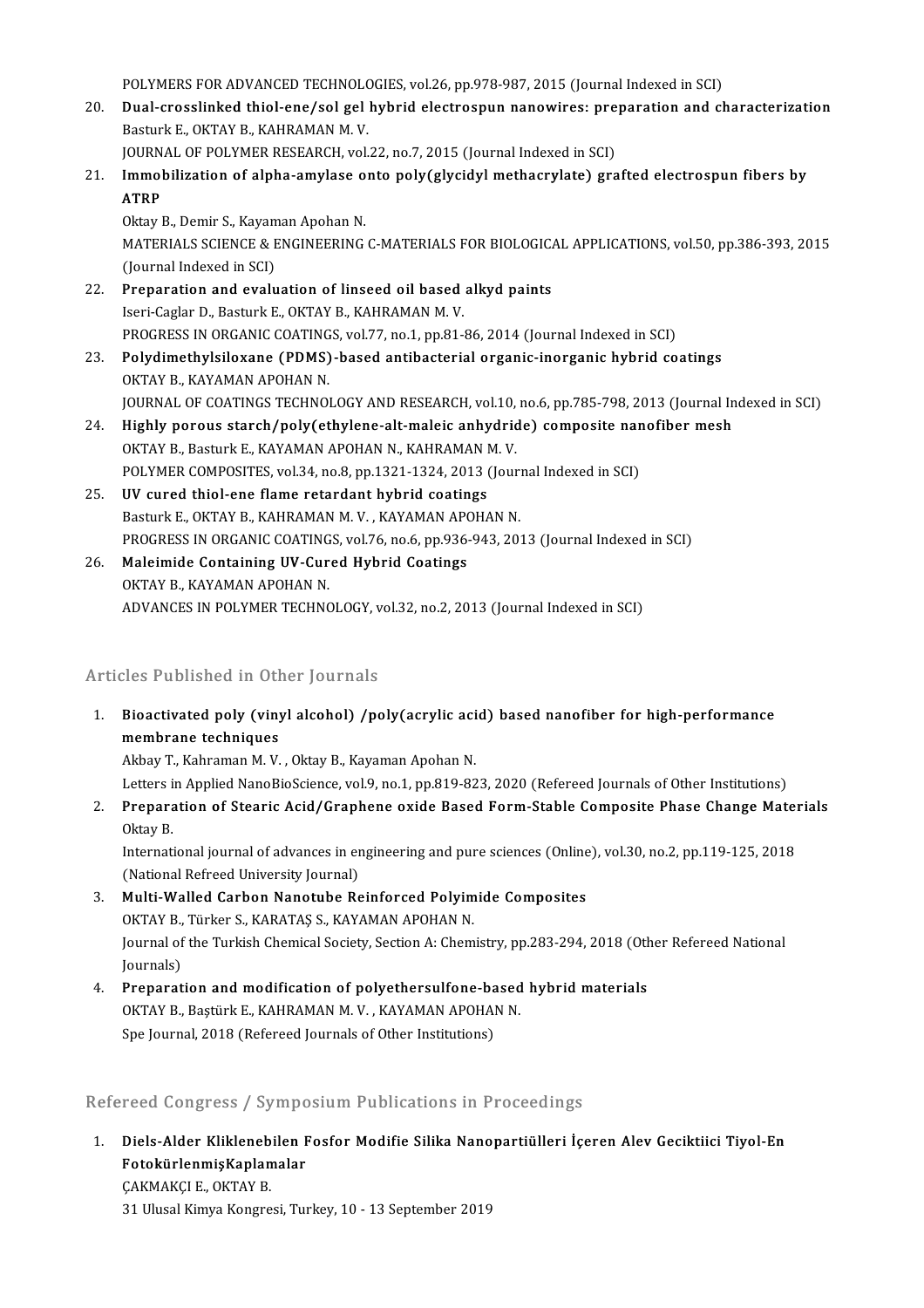2. Uv İle Kürlenebilen Fosfor İçerikli Alev Geciktirici Malzemeler<br>OKTAV B Uv İle Kü<br>OKTAY B.<br>21 Ulucal Uv İle Kürlenebilen Fosfor İçerikli Alev Geciktiric<br>OKTAY B.<br>31. Ulusal Kimya Kongresi, Turkey, 10 September 2019<br>Prepanation and shapaterization of polyatbuleni OKTAY B.<br>31. Ulusal Kimya Kongresi, Turkey, 10 September 2019<br>3. Preparation and characterization of polyethylenimine cryogels<br>OKTAY B 31. Ulusal<br><mark>Preparat</mark><br>OKTAY B.<br>2ND INTE OKTAY B.<br>2ND INTERNATIONAL EURASIAN CONFERENCE ONBIOLOGICAL AND CHEMICAL SCIENCES, 28 - 29 June 2019 OKTAY B.<br>2ND INTERNATIONAL EURASIAN CONFERENCE ONBIOLOGICAL ANI<br>4. DESIGNING OF OFF-STOICHIOMETRY THIOL-ENE POLYMERS<br>OKTAY B 2ND INTE<br>DESIGNI<br>OKTAY B.<br>ULUSI AP. DESIGNING OF OFF-STOICHIOMETRY THIOL-ENE POLYMERS<br>OKTAY B.<br>ULUSLARARASI MARMARA FEN VE SOSYAL BİLİMLER KONGRESİ, 26 - 28 April 2019<br>Stareb Based Biasemnasita Nanefibars OKTAY B.<br>ULUSLARARASI MARMARA FEN VE SOSYAL BİLİMLER KONGRE<br>5. Starch-Based Biocomposite Nanofibers<br>OKTAY B., Baştürk E., KAHRAMAN M. V. , KAYAMAN APOHAN N. ULUSLARARASI MARMARA FEN VE SOSYAL BİLİMLER KONGRE<br>Starch-Based Biocomposite Nanofibers<br>OKTAY B., Baştürk E., KAHRAMAN M. V. , KAYAMAN APOHAN N.<br>1st International Sumposium en Light Alleys and Composite Met 1st International Symposium on Light Alloys and Composite Materials, 22 - 24 March 2018 OKTAY B., Baştürk E., KAHRAMAN M. V. , KAYAMAN APOHAN N.<br>1st International Symposium on Light Alloys and Composite Materials, 22 - 24 March 2018<br>6. POLY(METHACRYLOYLOXY ETHYL PHOSPHATE) GRAFTEDPVDF POLYMER ELECTROLYTE<br>MEMP 1st International Symposium on Light Alloys and C<br>POLY (METHACRYLOYLOXY ETHYL PHOSPHA<br>MEMBRANES VIA SURFACEINITIATED ATRP POLY (METHACRYLOYLOXY ETHYL PHOS<br>MEMBRANES VIA SURFACEINITIATED A<br>KAYAMAN APOHAN N., OKTAY B., Uğur M. H.<br>4th International Conference on New Trondo MEMBRANES VIA SURFACEINITIATED ATRP<br>KAYAMAN APOHAN N., OKTAY B., Uğur M. H.<br>4th International Conference on New Trends in Chemistry, 11 - 13 May 2018 KAYAMAN APOHAN N., OKTAY B., Uğur M. H.<br>4th International Conference on New Trends in Chemistry, 11 - 13 May 2018<br>7. The Preparation of Fluorine and Graphene Oxide Containing Hydrophobic Nanocomposite Coatings<br>5. WAYAMAN A 4th International Conference on New Trends in Chemistry<br>The Preparation of Fluorine and Graphene Oxide C<br>KAYAMAN APOHAN N., Akhan S., OKTAY B., MADAKBAŞ S.<br>4th International Conference on New Trends in Chemistry The Preparation of Fluorine and Graphene Oxide Containing Hydrop<br>KAYAMAN APOHAN N., Akhan S., OKTAY B., MADAKBAŞ S.<br>4th International Conference on New Trends in Chemistry, 11 - 13 May 2018<br>The Preparation of Eluerine and KAYAMAN APOHAN N., Akhan S., OKTAY B., MADAKBAŞ S.<br>4th International Conference on New Trends in Chemistry, 11 - 13 May 2018<br>8. The Preparation of Fluorine and Graphane Oxide Containing Hydrophobic Nanocomposite Coating<br>AP 4th International Conference on New Trends in Che<br>The Preparation of Fluorine and Graphane O<br>APOHAN N. K. , AKHAN S., OKTAY B., MADAKBAŞ S.<br>Jents CONEEPENCE 2019, St Petersburg, Pussia, 11. The Preparation of Fluorine and Graphane Oxide Containin<br>APOHAN N. K. , AKHAN S., OKTAY B., MADAKBAŞ S.<br>Icntc CONFERENCE 2018, St.Petersburg, Russia, 11 - 13 May 2018<br>The Preparation of Eluorine and Craphane Oxide Containi APOHAN N. K., AKHAN S., OKTAY B., MADAKBAŞ S.<br>11 - 13 May 2018<br>9. The Preparation of Fluorine and Graphane Oxide Containing Hydrophobic Nanocomposite Coatings<br>2009 MADARAN AROHAN N. AKHAN S. OKTAY R. MADAKRAS S. ichtc CONFERENCE 2018, St.Petersburg, Russia, 11 - 13 May<br>The Preparation of Fluorine and Graphane Oxide Co<br>KAYAMAN APOHAN N., AKHAN S., OKTAY B., MADAKBAŞ S.<br>4th International Conference on New Tronds in Chomistry. The Preparation of Fluorine and Graphane Oxide Containing Hydrophobic Nanocompos<br>KAYAMAN APOHAN N., AKHAN S., OKTAY B., MADAKBAŞ S.<br>4th International Conference on New Trends in Chemistry, St.Petersburg, Russia, 11 - 13 Ma KAYAMAN APOHAN N., AKHAN S., OKTAY B., MADAKBAŞ S<br>4th International Conference on New Trends in Chemistry<br>10. BİYOPOLİMER ESASLI KRİYOJEL DOKU İSKELELERİ<br>QUTAY B. Kutlusov T. KAYAMAN AROHAN N. SÜLEYMAN 4th International Conference on New Trends in Chemistry, St.Petersburg, Russia, 11 - 13 May 2018<br>BİYOPOLİMER ESASLI KRİYOJEL DOKU İSKELELERİ<br>OKTAY B., Kutlusoy T., KAYAMAN APOHAN N., SÜLEYMANOĞLU M., KURUCA D. S. Ist International Symposium on Innovative Approaches in Scientific Studies, 11 April - 13 August 2018 OKTAY B., Kutlusoy T., KAYAMAN APOHAN N., SÜLEYMANOĞLU M., KURUCA D. S.<br>11. Preparation Of Polyethersulfone/ Poly(Trimethoxysilyl)Propyl Methacrylate) Composites<br>2018 OKTAY B. BASTÜRK E. KAHRAMAN M. V., KAYAMAN AROHAN N. Ist International Symposium on Innovative Approaches in Scientif<br>Preparation Of Polyethersulfone/ Poly(Trimethoxysilyl)P<br>OKTAY B., BAŞTÜRK E., KAHRAMAN M. V. , KAYAMAN APOHAN N.<br>Fest West shamistry Conference 12, 14 Ostebe Preparation Of Polyethersulfone/ Poly(Trimethon<br>OKTAY B., BAŞTÜRK E., KAHRAMAN M. V. , KAYAMAN A<br>East West chemistry Conference, 12 - 14 October 2017<br>Tissue Engineering Studies of Chitesen se byelur OKTAY B., BAŞTÜRK E., KAHRAMAN M. V., KAYAMAN APOHAN N.<br>12. Tissue Engineering Studies of Chitosan-co-hyaluronic Acid Porous Cryogels<br>20 N. Yuthyay T. KAYAMAN APOHAN N. Sülaymanoğlu M. KUPUCA D. S East West chemistry Conference, 12 - 14 October 2017<br>Tissue Engineering Studies of Chitosan-co-hyaluronic Acid Porous Ci<br>OKTAY B., Kutlusoy T., KAYAMAN APOHAN N., Süleymanoğlu M., KURUCA D. S.<br>WEK 2rd International Convent Tissue Engineering Studies of Chitosan-co-hyaluronic Acid Porous Cryogels<br>OKTAY B., Kutlusoy T., KAYAMAN APOHAN N., Süleymanoğlu M., KURUCA D. S.<br>IVEK 3rd International Convention of Pharmaceuticals and Pharmacies, 26 - 29 OKTAY B., Kutlusoy T., KAYAMAN APOHAN N., Süleymanoğlu M., KURUCA D. S.<br>IVEK 3rd International Convention of Pharmaceuticals and Pharmacies, 26 - 29 April 2017<br>13. MAGNETIC FIELD SENSITIVE BIOPOLYMER HYDROGELS IN CONTROLLE IVEK 3rd International Convention of Pharm<br>**MAGNETIC FIELD SENSITIVE BIOPOLY**<br>OKTAY B., DEMIR S., KAYAMAN APOHAN N. MAGNETIC FIELD SENSITIVE BIOPOLYMER HYDROGELS IN CONTROLLED DRUG I<br>OKTAY B., DEMIR S., KAYAMAN APOHAN N.<br>IVEK 3rd International Convention of Pharmaceuticals and Pharmacies, 26 - 29 April 2017<br>Poli glisidil metakrilat Asıl OKTAY B., DEMİR S., KAYAMAN APOHAN N.<br>IVEK 3rd International Convention of Pharmaceuticals and Pharmacies, 26 - 29 April 2017<br>14. Poli glisidil metakrilat Aşılanmış Nanolif Esaslı Malzemelerin Hazırlanması ve Karakterizasy IVEK 3rd International Conventio<br>Poli glisidil metakrilat Aşılanı<br>OKTAY B., KAYAMAN APOHAN N.<br>2 Husal Organik kimua kongreci Poli glisidil metakrilat Aşılanmış Nanolif Esaslı Malzemele<br>OKTAY B., KAYAMAN APOHAN N.<br>3.Ulusal Organik kimya kongresi, Turkey, 5 - 08 September 2016<br>Preparation of Well Defined Chitasan Nanofibers by Aton OKTAY B., KAYAMAN APOHAN N.<br>3.Ulusal Organik kimya kongresi, Turkey, 5 - 08 September 2016<br>15. Preparation of Well Defined Chitosan Nanofibers by Atom Transfer Radical<br>KAYAMAN APOHAN N. OKTAY B. Erdem Kuruse S. 3.Ulusal Organik kimya kongresi, Turkey, 5 - 08 Sep<br>Preparation of Well Defined Chitosan Nanofi<br>KAYAMAN APOHAN N., OKTAY B., Erdem Kuruca S.<br>International Conference on Chemical and Polymon Preparation of Well Defined Chitosan Nanofibers by Atom Transfer R<br>KAYAMAN APOHAN N., OKTAY B., Erdem Kuruca S.<br>International Conference on Chemical and Polymer Engineering., 21 July 2015<br>Preparation of Well Defined Chitos 16. KAYAMAN APOHAN N., OKTAY B., Erdem Kuruca S.<br>16. Preparation of Well Defined Chitosan Nanofibers by Atom Transfer Radical Polymerization<br>16. Preparation of Well Defined Chitosan Nanofibers by Atom Transfer Radical Poly International Conference on Chemical and Polymer Engineering., 21 July 2015 Preparation of Well Defined Chitosan Nanofibers by Atom Transfer Radical Polymerization<br>KAYAMAN APOHAN N., OKTAY B., KURUCA D. S.<br>Proceedings of the World Congress on Mechanical, Chemical, and Material Engineering (MCM 201 KAYAMAN APC<br>Proceedings of<br>- 21 July 2015<br>Removal of fl Proceedings of the World Congress on Mechanical, Chemical, and Material Engineering<br>17. Removal of fluoxetine from milk by using immunosorbent featured surface<br>21. Removal of fluoxetine from milk by using immunosorbent fea - 21 July 2015<br>Removal of fluoxetine from milk by using immunosorbent featured surfa<br>TUNALI AKBAY T., KAHRAMAN M. V. , KAYAMAN APOHAN N., OKTAY B., İPEKÇİ H.<br>4th International Meeting en Pharmagy & Pharmageutical Sciences TUNALI AKBAY T., KAHRAMAN M. V. , KAYAMAN APOHAN N., OKTAY B., İPEKÇİ H.<br>4th International Meeting on Pharmacy & Pharmaceutical Sciences (IMPPS-4). 18-21 September 2014 Istanbul, Turkey.,18-21September 2014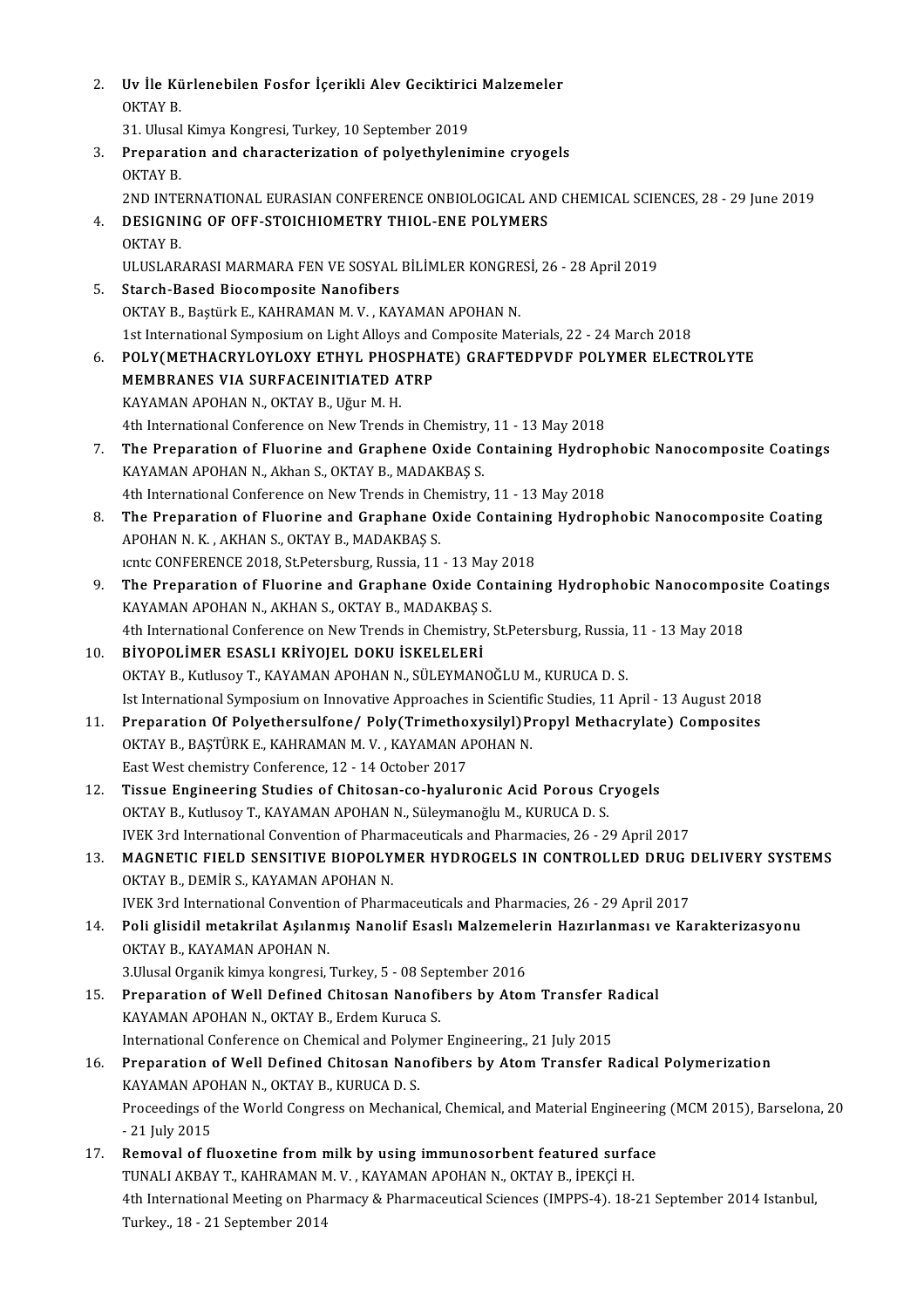- 18. Immunosorbent surface removes cotinine frommilk Immunosorbent surface removes cotinine from milk<br>TUNALI AKBAY T., KAHRAMAN M. V. , KAYAMAN APOHAN N., İPEKÇİ H., OKTAY B.<br>4th International Meeting en Pharmagy & Pharmageutical Sciences (IMPPS 4), 19. 4th International Meeting on Pharmacy & Pharmaceutical Sciences (IMPPS-4). 18-21 September 2014 Istanbul, Turkey, 18 - 21 September 2014 TUNALI AKBAY T., KAHRAMAN M<br>4th International Meeting on Pha:<br>Turkey, 18 - 21 September 2014<br>Preperation and evoluation a
- 19. Preparation and evaluation of linseed oil based alkyd paints Turkey, 18 - 21 September 2014<br><mark>Preparation and evaluation of linseed oil ba</mark>:<br>İŞERİ D., BAŞTÜRK E., OKTAY B., KAHRAMAN M. V.<br>Paint İstanbul 2012-12 - 15 Sontamber 2012 Preparation and evaluation of linseed of<br>IŞERİ D., BAŞTÜRK E., OKTAY B., KAHRAMAN |<br>Paint İstanbul 2012, 13 - 15 September 2012<br>Medified nane silise sentaining thiel ene IŞERİ D., BAŞTÜRK E., OKTAY B., KAHRAMAN M. V.<br>Paint İstanbul 2012, 13 - 15 September 2012<br>20. Modified nano silica containing thiol ene systems<br>OKTAY B. KAYAMAN APOHAN N. KAHRAMAN M. V.
- Paint İstanbul 2012, 13 15 September 2012<br>Modified nano silica containing thiol ene syste<br>OKTAY B., KAYAMAN APOHAN N., KAHRAMAN M. V.<br>Paint İstanbul 2012, 12, 15 Santambar 2012 Modified nano silica containing thiol ene<br>OKTAY B., KAYAMAN APOHAN N., KAHRAMAN<br>Paint İstanbul 2012., 13 - 15 September 2012<br>IIV sured thiol ano flame retardant bubri OKTAY B., KAYAMAN APOHAN N., KAHRAMAN M. V.<br>Paint Istanbul 2012., 13 - 15 September 2012<br>21. UV cured thiol ene flame retardant hybrid coatings<br>PASTÜRK E OKTAY P. KAYAMAN AROHAN N. KAHRAMAN
- Paint İstanbul 2012., 13 15 September 2012<br>UV cured thiol ene flame retardant hybrid coatings<br>BAŞTÜRK E., OKTAY B., KAYAMAN APOHAN N., KAHRAMAN M. V.<br>Paint İstanbul 2012-12 15 Santambar 2012. UV cured thiol ene flame retardant hybr<br>BAŞTÜRK E., OKTAY B., KAYAMAN APOHAN N<br>Paint İstanbul 2012, 13 - 15 September 2012<br>Nane silver sentaining antibacterial bub BAŞTÜRK E., OKTAY B., KAYAMAN APOHAN N., KAHRAMAN<br>Paint İstanbul 2012, 13 - 15 September 2012<br>22. Nano silver containing antibacterial hybrid coatings<br>QYTAY B. YAYAMAN APOHAN N.
- Paint İstanbul 2012, 13 15 Septe<br>Nano silver containing antiba<br>OKTAY B., KAYAMAN APOHAN N.<br>7th Nanossianse and Neontachne OKTAY B., KAYAMAN APOHAN N.<br>7th Nanoscience and Naontechnology Conference, 1 - 04 June 2012
- OKTAY B., KAYAMAN APOHAN N.<br>23. Effects of nano sized titanium dioxide and silica particles on tensile properties of polymethyl<br>23. Effects of nano sized titanium dioxide and silica particles on tensile properties of polym 7th Nanoscience and Naontechnology Conference<br>Effects of nano sized titanium dioxide and si<br>methacrylate PMMA denture base materials<br>Evitt A. OETAV B. EAVAMAN APOUAN N. Jolt C Effects of nano sized titanium dioxide and<br>methacrylate PMMA denture base material<br>Kurt A., OKTAY B., KAYAMAN APOHAN N., Işık G.<br><sup>9th Nanossianes and Naantesbaalagu Canferane</sup> methacrylate PMMA denture base materials<br>Kurt A., OKTAY B., KAYAMAN APOHAN N., Işık G.<br>8th Nanoscience and Naontechnology Conference., 4 - 05 May 2012

# om Nanoscience and Naontecnhology Conference<br>Academic and Administrative Experience

| demic and Administrative Experience |                              |                                                             |  |
|-------------------------------------|------------------------------|-------------------------------------------------------------|--|
| 2021 - Continues                    | Deputy Head of<br>Department | Marmara University, Faculty Of Arts And Sciences, Chemistry |  |

### Courses

Courses<br>Genel Kimya Laboratuvarı, Undergraduate, 2021 - 2022<br>Pelimar Kimyası, Undergraduata, 2019, ...2020 9941988<br>Genel Kimya Laboratuvarı, Undergraduate, 201<br>Polimer Kimyası, Undergraduate, 2019 - 2020<br>Organik Kimya, Undergraduate, 2019 - 2010-2 Polimer Kimyası, Undergraduate, 2019 - 2020<br>Organik Kimya, Undergraduate, 2018 - 2019, 2019 - 2020 Polimerlerde Yapı Özellik İlişkileri , Postgraduate, 2018 - 2019

### Advising Theses

Advising Theses<br>Oktay B., Biyo-bazlı Kendiliğinden Çapraz Bağlanabilen Süper-Hidrofobik Kaplamaların Sentezi Ve Karakterizasyonu,<br>Restanaduata İ.Günes(Student), Centinues Postay B., Biyo-bazlı Kendiliğinden Çapraz B.<br>Postgraduate, İ.Güneş(Student), Continues<br>Oltay B., Biyo, esaslı Vitrimarların Hazırları Oktay B., Biyo-bazlı Kendiliğinden Çapraz Bağlanabilen Süper-Hidrofobik Kaplamaların Sentezi Ve Karakteriza<br>Postgraduate, İ.Güneş(Student), Continues<br>Oktay B., Biyo-esaslı Vitrimerlerin Hazırlanması ve Karakterizasyonu , D

Postgraduate, İ.Güneş(Student), Continues<br>Oktay B., Biyo-esaslı Vitrimerlerin Hazırlanması ve Karakterizasyonu , Doctorate, F.Betül(Student), Continues<br>Oktay B., Kayaman Apohan N., Enerji Depolama Sistemleri için Fonksiyon Oktay B., Biyo-esaslı Vitrime<br>Oktay B., Kayaman Apohan I<br>İ.Cenik(Student), Continues<br>Oktay B., Kayaman Anahan I Oktay B., Kayaman Apohan N., Enerji Depolama Sistemleri için Fonksiyonel Nano-yapıların Tasarımı, Postgraduate,<br>İ.Cenik(Student), Continues<br>Oktay B., Kayaman Apohan N., İyonik Sıvı Destekli PVDF Polielektrolitlerin Kontrol

İ.Cenik(Student), Continues<br>Oktay B., Kayaman Apohan N., İyonik Sıvı Destekli PVDF Pol<br>Karakterizasyonu, Postgraduate, B.Bekdaş(Student), 2021<br>Oktay B., Kayaman Anaban N., Celindek Kabuk Tini Belialmi Oktay B., Kayaman Apohan N., İyonik Sıvı Destekli PVDF Polielektrolitlerin Kontrollü Polimerizasyon ile Hazırlanması ve<br>Karakterizasyonu, Postgraduate, B.Bekdaş(Student), 2021<br>Oktay B., Kayaman Apohan N., Çekirdek Kabuk Ti

Karakterizasyonu, Postgraduate, B.Bekdaş(Student), 2021<br>Oktay B., Kayaman Apohan N., Çekirdek Kabuk Tipi Poliakrilat Hidroksi Apatit İlaç Taşıyıcıların Kontrollü Polimerizasyon<br>ile Sentezi ve Karakterizasyon Çalışmaları, P